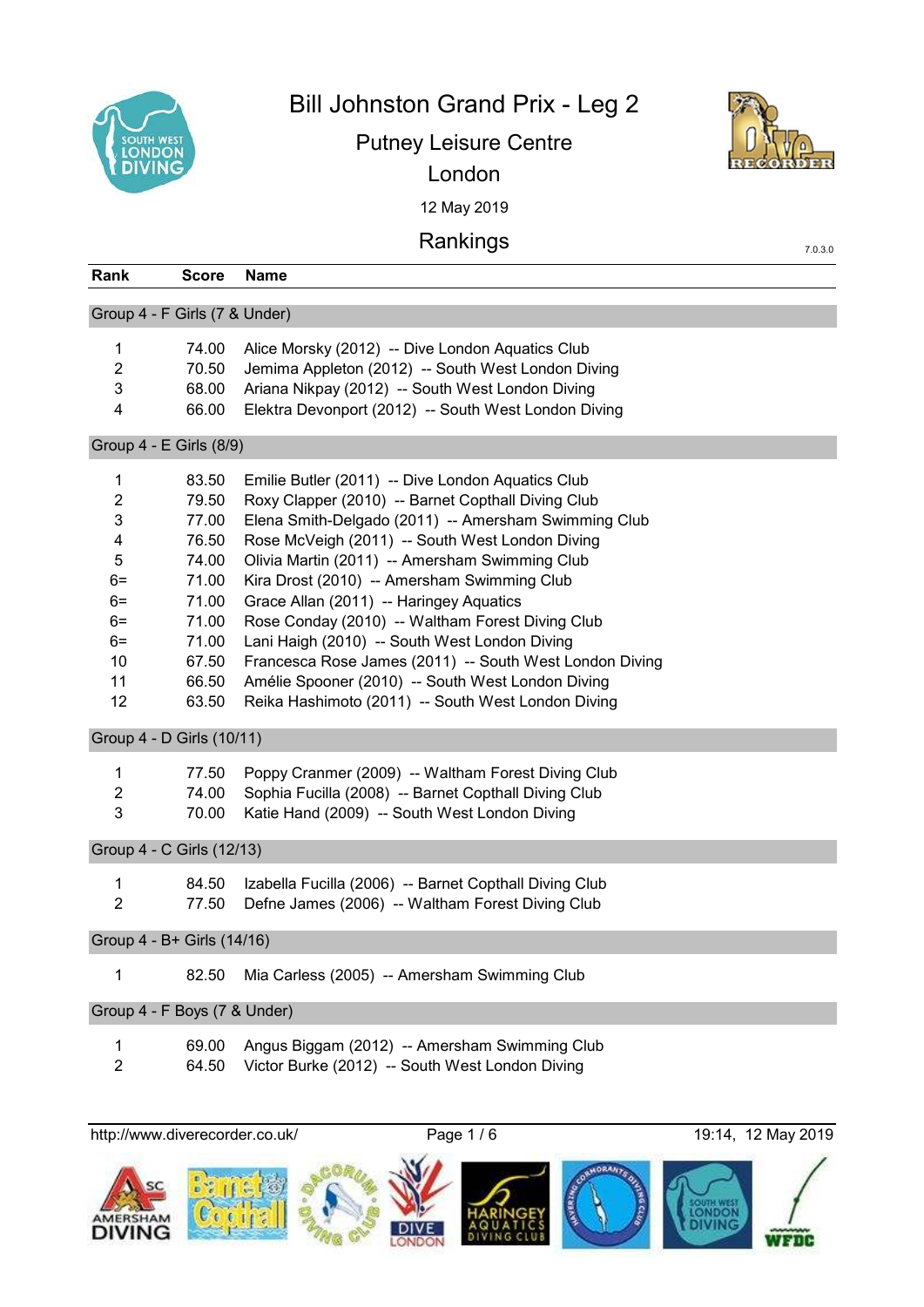| Rank                          | <b>Score</b> | <b>Name</b>                                            |
|-------------------------------|--------------|--------------------------------------------------------|
|                               |              |                                                        |
| Group 4 - E Boys (8/9)        |              |                                                        |
| $1 =$                         | 73.50        | Harry Burley (2010) -- South West London Diving        |
| $1 =$                         | 73.50        | Mattias England (2010) -- South West London Diving     |
| 3                             | 72.50        | Heath Cassidy (2010) -- Haringey Aquatics              |
| 4                             | 68.50        | Maël Chereau (2011) -- South West London Diving        |
| 5                             | 67.50        | Spencer Shiels (2010) -- Amersham Swimming Club        |
| $6=$                          | 65.50        | William Ewels (2010) -- South West London Diving       |
| $6=$                          | 65.50        | Finley Weir (2011) -- South West London Diving         |
| Group 4 - D Boys (10/11)      |              |                                                        |
| 1                             | 71.50        | Luke Dant (2009) -- Barnet Copthall Diving Club        |
| $\overline{2}$                | 65.50        | Frank Harrop (2009) -- Amersham Swimming Club          |
| Group 4 - C Boys (12/13)      |              |                                                        |
| 1                             | 73.50        | Ryan Watson (2006) -- Waltham Forest Diving Club       |
|                               |              |                                                        |
| Group 3 - F Girls (7 & Under) |              |                                                        |
| 1                             | 71.50        | Bailey Graham (2012) -- Dive London Aquatics Club      |
| $\overline{2}$                | 67.50        | Olivia Hagberg (2012) -- South West London Diving      |
| Group 3 - E Girls (8/9)       |              |                                                        |
| 1                             | 76.50        | Adrianna Hung (2011) -- Dive London Aquatics Club      |
| 2                             | 74.50        | Leyla Jelbaoui (2011) -- Barnet Copthall Diving Club   |
| 3                             | 74.00        | Nancy Kasperkowicz (2011) -- Dive London Aquatics Club |
| 4                             | 69.00        | Lara Roddy (2010) -- Barnet Copthall Diving Club       |
| Group 3 - D Girls (10/11)     |              |                                                        |
| 1                             | 81.00        | Hannah Hopkinson (2009) -- Amersham Swimming Club      |
| 2                             | 79.50        | Libby Seage (2009) -- Amersham Swimming Club           |
| 3                             | 73.00        | Erin Roddy (2008) -- Barnet Copthall Diving Club       |
| $4=$                          | 72.00        | Edith Humphrey (2008) -- Barnet Copthall Diving Club   |
| $4=$                          | 72.00        | Hattie Kravetz (2009) -- Barnet Copthall Diving Club   |
| 6                             | 71.50        | Alice West (2008) -- Haringey Aquatics                 |
| $\overline{7}$                | 71.00        | Millie Kirk (2009) -- South West London Diving         |
| 8                             | 70.50        | Xenia Laricheva (2008) -- South West London Diving     |
| $9=$                          | 65.00        | Luna Cabral (2008) -- Waltham Forest Diving Club       |
| $9=$                          | 65.00        | Alexandra Hawtrey (2009) -- South West London Diving   |

http://www.diverecorder.co.uk/ Page 2 / 6 19:14, 12 May 2019



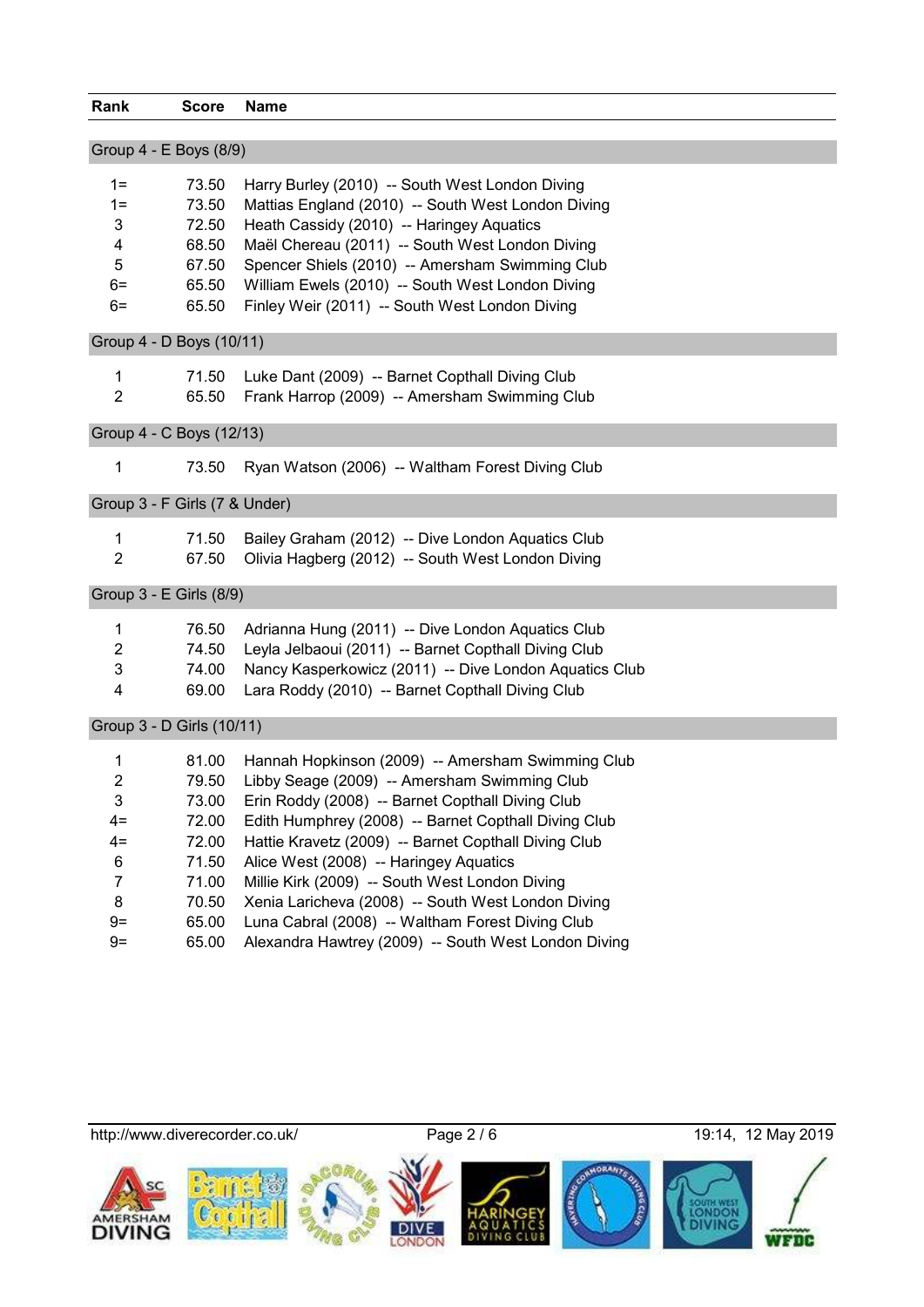| Rank                       | <b>Score</b>   | <b>Name</b>                                                                                          |  |
|----------------------------|----------------|------------------------------------------------------------------------------------------------------|--|
|                            |                |                                                                                                      |  |
| Group 3 - C Girls (12/13)  |                |                                                                                                      |  |
| 1                          | 78.50          | Lowri Cawdell (2007) -- Amersham Swimming Club                                                       |  |
| $\overline{2}$             | 72.00          | Amber Edington (2007) -- South West London Diving                                                    |  |
| 3                          | 71.50          | Ella Chandler (2007) -- Barnet Copthall Diving Club                                                  |  |
| 4                          | 69.00          | Leena Patel (2007) -- Amersham Swimming Club                                                         |  |
| 5                          | 68.50          | Lulu Napolitano (2006) -- Haringey Aquatics                                                          |  |
| 6                          | 66.50          | Ailbhe Shields (2006) -- Haringey Aquatics                                                           |  |
| $\overline{7}$             | 66.00          | Elizabeth Tsoy (2006) -- South West London Diving                                                    |  |
| Group 3 - B+ Girls (14/16) |                |                                                                                                      |  |
| 1                          | 82.50          | Bella Napolitano (2005) -- Haringey Aquatics                                                         |  |
| $\overline{c}$             | 82.00          | Daisy McLellan (2005) -- Amersham Swimming Club                                                      |  |
| $\ensuremath{\mathsf{3}}$  | 74.00          | Alice Ross (2004) -- South West London Diving                                                        |  |
| $\overline{\mathbf{4}}$    | 72.00          | Indigo Wolf-Garraway (2005) -- South West London Diving                                              |  |
| 5                          | 63.50          | Yasmin Licata (2005) -- South West London Diving                                                     |  |
| Group 3 - E Boys (8/9)     |                |                                                                                                      |  |
| 1                          | 75.00          | Joshua Saxton (2011) -- Barnet Copthall Diving Club                                                  |  |
| $\overline{c}$             | 69.50          | Jesse Cemal (2010) -- Dive London Aquatics Club                                                      |  |
| $\ensuremath{\mathsf{3}}$  | 68.50          | Reuben Young (2010) -- Dive London Aquatics Club                                                     |  |
| 4                          | 65.50          | Dylan Lavender (2010) -- Dive London Aquatics Club                                                   |  |
| 5                          | 63.50          | Julien Brourhant (2010) -- Dive London Aquatics Club                                                 |  |
| Group 3 - D Boys (10/11)   |                |                                                                                                      |  |
| 1                          | 79.50          | Jamie McGrath (2008) -- South West London Diving                                                     |  |
| $\overline{2}$             | 77.00          | Victor Bogunia (2008) -- Amersham Swimming Club                                                      |  |
| 3                          | 68.00          | Leon Barc (2008) -- Waltham Forest Diving Club                                                       |  |
| 4                          | 67.00          | Benjamin Kinnison (2008) -- Amersham Swimming Club                                                   |  |
| 5                          | 65.50          | George Edington (2009) -- South West London Diving                                                   |  |
| 6                          | 65.00          | Niall Everest (2009) -- Haringey Aquatics                                                            |  |
| Group 3 - C Boys (12/13)   |                |                                                                                                      |  |
|                            |                |                                                                                                      |  |
| 1                          | 73.00          | Oliver Reid (2006) -- Amersham Swimming Club                                                         |  |
| $\overline{2}$             | 72.00          | Liam Cawdell (2007) -- Amersham Swimming Club                                                        |  |
| 3                          | 70.50          | Orson Wolf-Garraway (2007) -- South West London Diving<br>George Maudgil (2007) -- Haringey Aquatics |  |
| 4                          | 67.50          |                                                                                                      |  |
| 5<br>6                     | 67.00          | Samuel Garnett (2007) -- Amersham Swimming Club                                                      |  |
| $\overline{7}$             | 63.50<br>61.50 | Ethan Jones (2007) -- Haringey Aquatics<br>Jake Burley (2007) -- South West London Diving            |  |
|                            |                |                                                                                                      |  |
| Group 3 - B+ Boys (14/16)  |                |                                                                                                      |  |
| 1                          | 67.50          | Fjodors Aleksejevs (2004) -- Haringey Aquatics                                                       |  |
| $\overline{2}$             | 66.50          | Zac Haydon (2005) -- Amersham Swimming Club                                                          |  |
| 3                          | 57.50          | Oleksi Arsientiev (2005) -- Haringey Aquatics                                                        |  |

http://www.diverecorder.co.uk/ Page 3 / 6 19:14, 12 May 2019

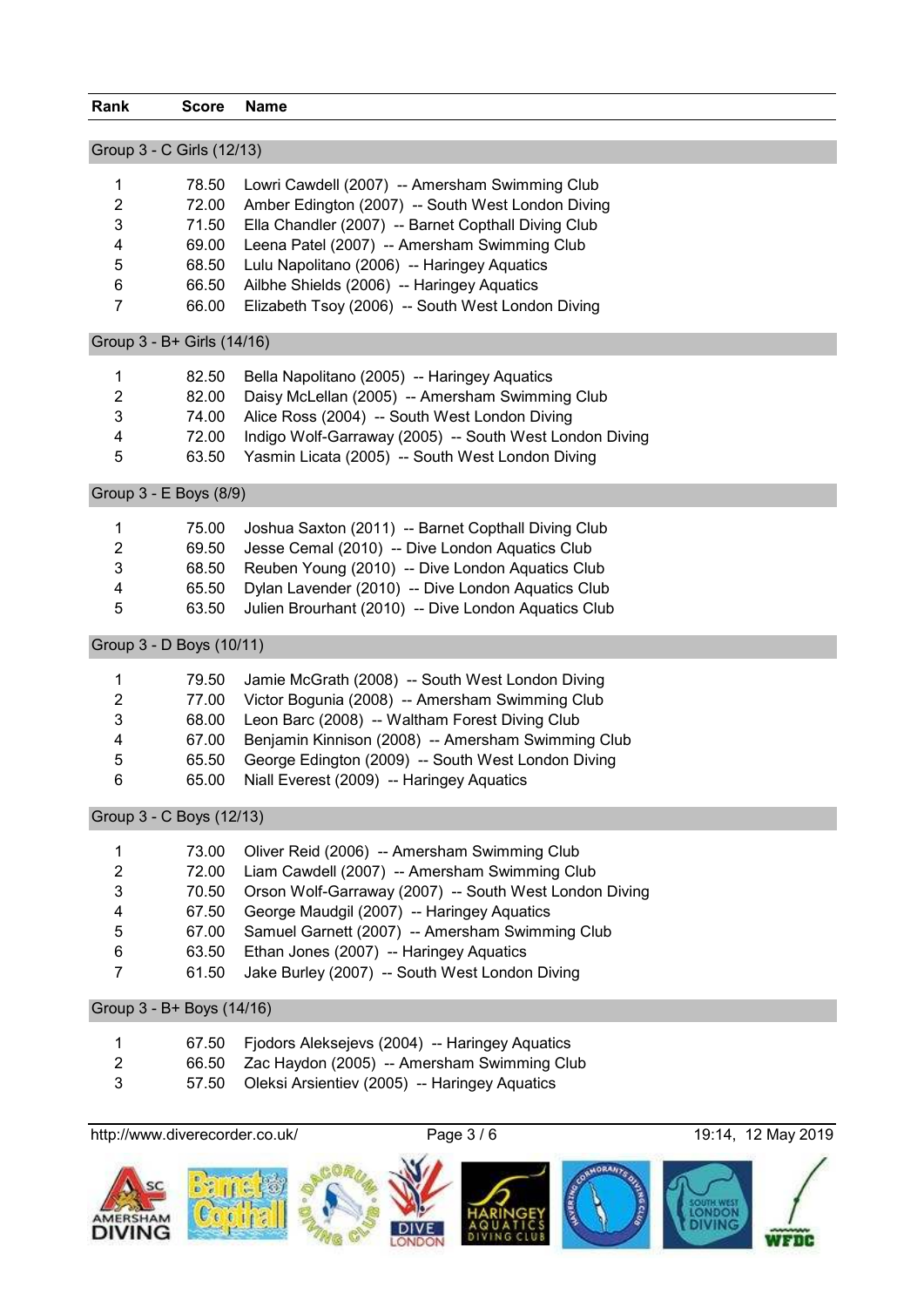| Rank | <b>Score</b>              | Name                                                 |
|------|---------------------------|------------------------------------------------------|
|      |                           |                                                      |
|      | Group 2 - E Girls (8/9)   |                                                      |
| 1    | 102.90                    | Rannie Jones (2010) -- Haringey Aquatics             |
| 2    | 102.60                    | Rosie Kanerick (2010) -- Barnet Copthall Diving Club |
| 3    | 101.80                    | Elodie Biggam (2010) -- Amersham Swimming Club       |
| 4    | 87.60                     | Harper Heath (2010) -- South West London Diving      |
| 5    | 83.35                     | Saule Ruike (2011) -- Dive London Aquatics Club      |
|      | Group 2 - D Girls (10/11) |                                                      |
| 1    | 110.80                    | Daniella Sim (2008) -- South West London Diving      |
| 2    | 105.85                    | Amelia Patel (2008) -- South West London Diving      |
| 3    | 92.45                     | Beatrice Ratti (2008) -- South West London Diving    |
| 4    | 89.50                     | Rebecca Collins (2009) -- South West London Diving   |
| 5    | 89.25                     | Esme Newall (2009) -- Amersham Swimming Club         |

Group 2 - C Girls (12/13)

| 1 |       | 110.75 Lottie Young (2006) -- Waltham Forest Diving Club  |
|---|-------|-----------------------------------------------------------|
| 2 |       | 104.95 Katie Proudlove (2006) -- South West London Diving |
| 3 |       | 103.45 Lottie Webster (2006) -- South West London Diving  |
| 4 |       | 99.15 Ella Brynes (2007) -- Waltham Forest Diving Club    |
| 5 | 94.90 | Olivia Kravetz (2007) -- Barnet Copthall Diving Club      |
| 6 | 85.75 | Daisy Symons (2006) -- Barnet Copthall Diving Club        |
|   |       |                                                           |

Group 2 - B+ Girls (14/16)

85.00 Aina West (2005) -- Haringey Aquatics

Group 2 - E Boys (8/9)

|              | 93.30 | Max Harvard-Wards (2010) -- Dive London Aquatics Club         |
|--------------|-------|---------------------------------------------------------------|
| - 2          |       | 91.10 Phoenix Graham (2010) -- Dive London Aquatics Club      |
| $\mathbf{3}$ |       | 88.90 Kaden Nelson-Gursoy (2010) -- Dive London Aquatics Club |
|              |       |                                                               |

Group 2 - D Boys (10/11)

|   | 99.90 Nelson Djoumessi Bazzard (2008) -- Amersham Swimming Club |
|---|-----------------------------------------------------------------|
| 2 | 86.75 Sofian Shaukat (2008) -- Barnet Copthall Diving Club      |
| 3 | 84.00 Jamie Allan (2008) -- South West London Diving            |

Group 2 - C Boys (12/13)

|   |       | 91.80 Matthew Glynn (2007) -- Amersham Swimming Club  |
|---|-------|-------------------------------------------------------|
| 2 |       | 91.60 Sam Needham (2006) -- Dacorum Diving Club       |
| 3 | 90.50 | Ernest Bejenaru (2007) -- Barnet Copthall Diving Club |
| 4 |       | 87.75 Thomas Wasserman (2006) -- Haringey Aquatics    |
| 5 | 86.40 | Otto Fung (2007) -- Haringey Aquatics                 |
| 6 | 81.40 | Edan Everest (2006) -- Haringey Aquatics              |
|   | 79.55 | Castor Warrilow (2006) -- Dacorum Diving Club         |
|   |       |                                                       |

http://www.diverecorder.co.uk/ Page 4 / 6 19:14, 12 May 2019

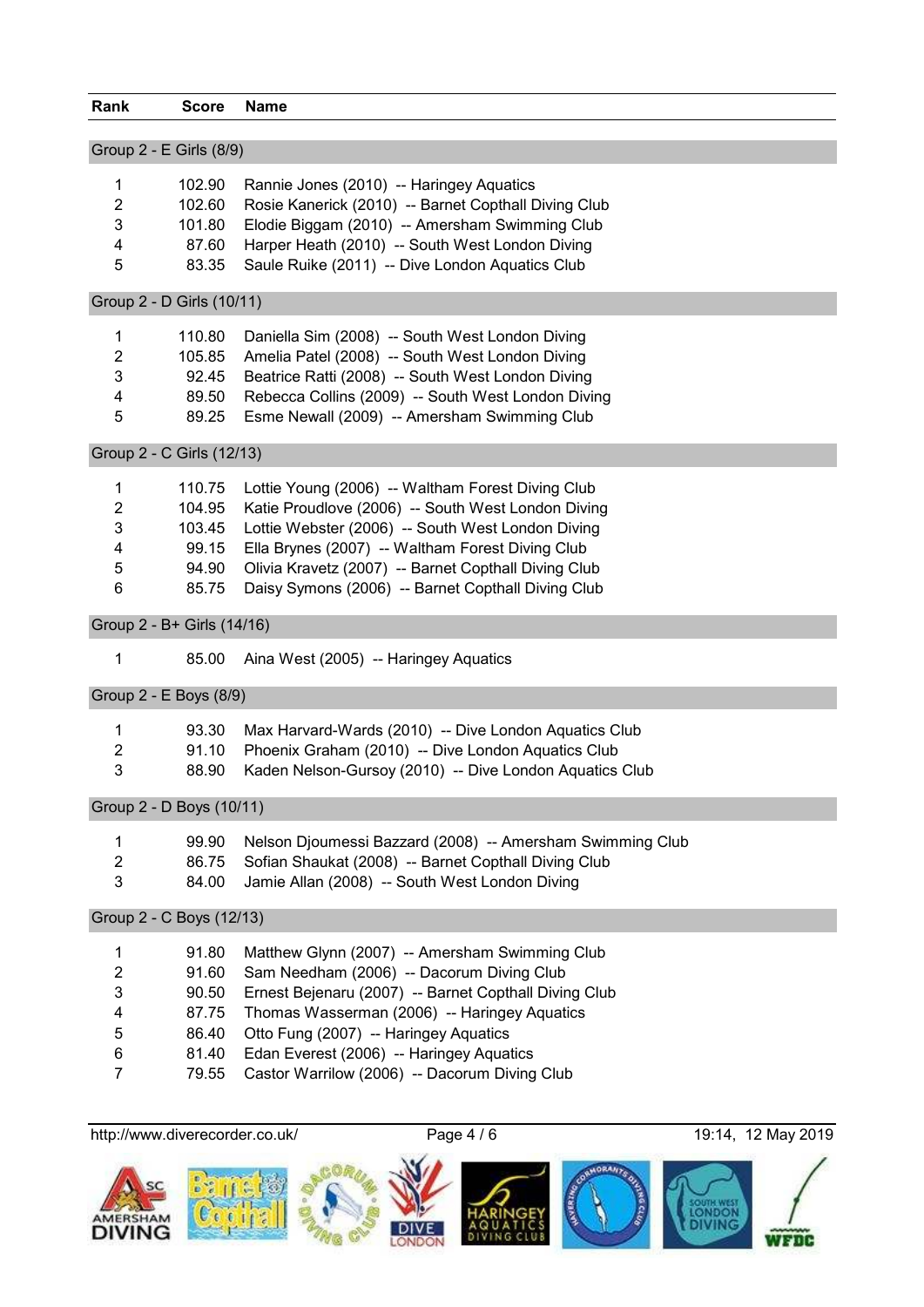| Rank                       | <b>Score</b> | <b>Name</b>                                                |
|----------------------------|--------------|------------------------------------------------------------|
| Group 2 - B+ Boys (14/16)  |              |                                                            |
|                            |              |                                                            |
| 1                          | 102.70       | Rayanne Arab (2005) -- Waltham Forest Diving Club          |
| $\overline{2}$             | 100.10       | Khalil Zangana (2005) -- Barnet Copthall Diving Club       |
| 3                          | 98.35        | Joe O'Sullivan (2005) -- Barnet Copthall Diving Club       |
|                            |              |                                                            |
| Group 1 - E Girls (8/9)    |              |                                                            |
| 1                          | 94.60        | Winnie Griffiths (2010) -- South West London Diving        |
| Group 1 - D Girls (10/11)  |              |                                                            |
|                            |              |                                                            |
| 1                          | 105.85       | Georgina Seath (2009) -- South West London Diving          |
| Group 1 - C Girls (12/13)  |              |                                                            |
|                            |              |                                                            |
| 1                          | 130.60       | Emer Brownleader (2006) -- Barnet Copthall Diving Club     |
| $\overline{2}$             | 118.40       | Paige Jordan (2006) -- Dive London Aquatics Club           |
| 3                          | 107.00       | Tilly Malik (2007) -- Haringey Aquatics                    |
| 4                          | 97.50        | Fiona Pabst (2006) -- South West London Diving             |
| Group 1 - B+ Girls (14/16) |              |                                                            |
| 1                          | 126.45       | Charlotte Gowers (2004) -- Amersham Swimming Club          |
| $\overline{2}$             | 121.10       | Natasha Ridley Richardson (2005) -- Amersham Swimming Club |
| 3                          | 118.60       | Emma King (2003) -- South West London Diving               |
| 4                          | 93.20        | Ruya Kaneko (2005) -- Haringey Aquatics                    |
|                            |              |                                                            |
| Group 1 - E Boys (8/9)     |              |                                                            |
| 1                          | 103.45       | Gethin Davies (2010) -- South West London Diving           |
|                            |              |                                                            |
| Group 1 - D Boys (10/11)   |              |                                                            |
| 1                          | 120.60       | Amir Jelbaoui (2008) -- Barnet Copthall Diving Club        |
| $\overline{2}$             |              | 107.00 Lewis Gordon (2008) -- South West London Diving     |
| Group 1 - C Boys (12/13)   |              |                                                            |
|                            |              |                                                            |
| 1                          | 113.70       | Finn Heath (2007) -- South West London Diving              |
| $\overline{2}$             | 104.45       | Felix Saly (2006) -- Haringey Aquatics                     |
| 3                          | 102.80       | Joe Anderson (2007) -- South West London Diving            |
| Group 1 - B+ Boys (14/16)  |              |                                                            |
|                            | 113.40       | Caleb Beer (2005) -- Waltham Forest Diving Club            |
| 1                          |              |                                                            |
| $\overline{2}$             | 101.85       | Ben Merrett (2004) -- Dacorum Diving Club                  |
| 3                          | 97.50        | Sam Fryer (2004) -- Dacorum Diving Club                    |
|                            |              |                                                            |

http://www.diverecorder.co.uk/ Page 5 / 6 19:14, 12 May 2019